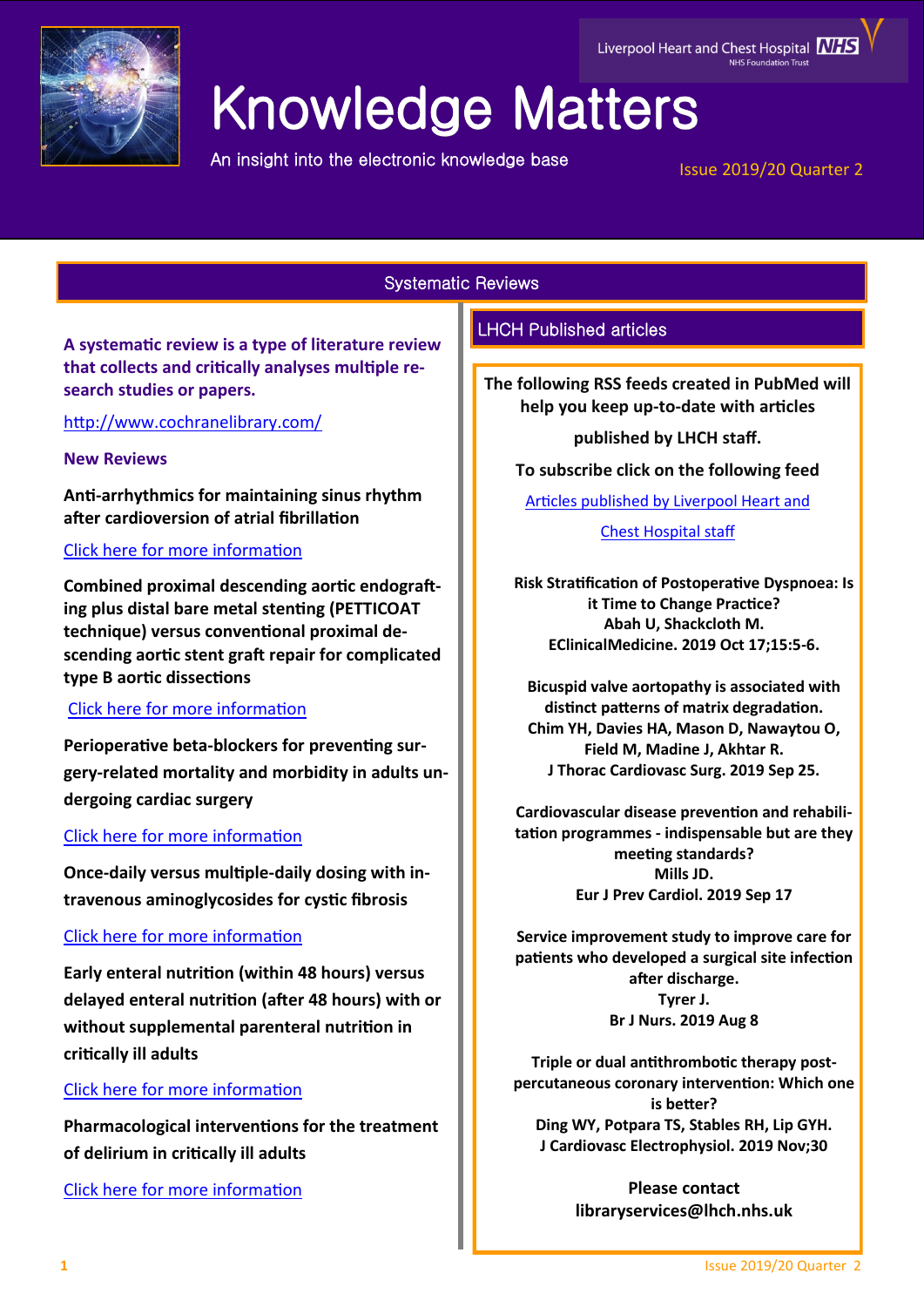## Top Sites to Browse

## American College of Cardiology

#### <http://www.acc.org/> **Latest news**

**Extracorporeal CPR in Out-of-Hospital Cardiac Arrest**

## [Click here for more information](https://www.acc.org/latest-in-cardiology/journal-scans/2019/11/13/16/00/extracorporeal-cardiopulmonary-resuscitation-in-out)

**Coronary Artery Calcium and Risk Factors for Predicting Mortality**

### [Click here for more information](https://www.acc.org/latest-in-cardiology/journal-scans/2019/11/13/15/27/interplay-of-coronary-artery-calcium-and-risk)

### **Guidelines**

[Click here for Latest Guidelines and Clinical Docu](http://www.acc.org/guidelines#sort=%40foriginalz32xpostedz32xdate86069%20descending&f:@fdocumentz32xtype86069_670363a472df42e3adff1c75ae78b00f=[Guidelines]http://www.acc.org/guidelines)[ments](http://www.acc.org/guidelines#sort=%40foriginalz32xpostedz32xdate86069%20descending&f:@fdocumentz32xtype86069_670363a472df42e3adff1c75ae78b00f=[Guidelines]http://www.acc.org/guidelines) 

#### **Expert Consensus Documents**

**2019 ACC Expert Consensus Decision Pathway on Risk Assessment, Management, and Clinical Trajectory of Patients Hospitalized With Heart Failure** [Click here for more information](https://www.acc.org/guidelines#tab1) 

## **Chest**

[http://www.chestjournal.org/](https://journal.chestnet.org/)

## **Recent articles**

**Effect of clinical pathways for COPD on Patient, Professional and System Outcomes A Systematic review** 

**Percentage of time in range 70-139 mg/dL Is associated with reduced mortality among critically ill patients receiving IV insulin infusion**

**Antibiotic use and outcomes after implementation of the drug resistance in pneumonia score in ED patients with community onset pneumonia** 

## [Click here for latest issue](http://journal.chestnet.org/current)

## **Latest Guidelines**

[Click here for all guidelines](http://journal.chestnet.org/guidelines)

#### Heart on-line

<http://heart.bmjjournals.com/>

#### **Online First**

**Management of the adult Fontan patient**

**Identifying patients likely to be readmitted after trans catheter aortic valve replacement**

#### **Education in Heart**

**Myocardial fibrosis: why image, how to image and clinical implications** [Click here for more information](https://heart.bmj.com/content/105/23/1832)

**Non-invasive imaging: Clinical indications for cardiovascular magnetic resonance** [Click here for more information](https://heart.bmj.com/content/105/22#EducationinHeart)

## Theheart.org

[www.theheart.org](https://www.medscape.com/cardiology?t=1)

**UK News and Perspectives** [Click here for more information](https://www.medscape.com/cardiology?t=1)

### BMJ

[BMJ evidence](http://plus.mcmaster.ca/EvidenceUpdates/Default.aspx)-centre

**BMJ Evidence Updates** alert you of important new research about the diagnosis, treatment, prognosis, aetiology and economics of medical conditions

[Click here to register](http://plus.mcmaster.ca/EvidenceUpdates/Registration.aspx)

## European Society of Cardiology

#### [http://www.escardio.org](http://www.escardio.org/Pages/index.aspx)

**E-Journal of Cardiology Practice**

**New strategies for Blood Pressure control** 

**Microalbuminuria exams in patients with Hypertension** 

**The resurrection of renal denervation** 

[Click here for latest articles](https://www.escardio.org/Journals/E-Journal-of-Cardiology-Practice/Volume-17)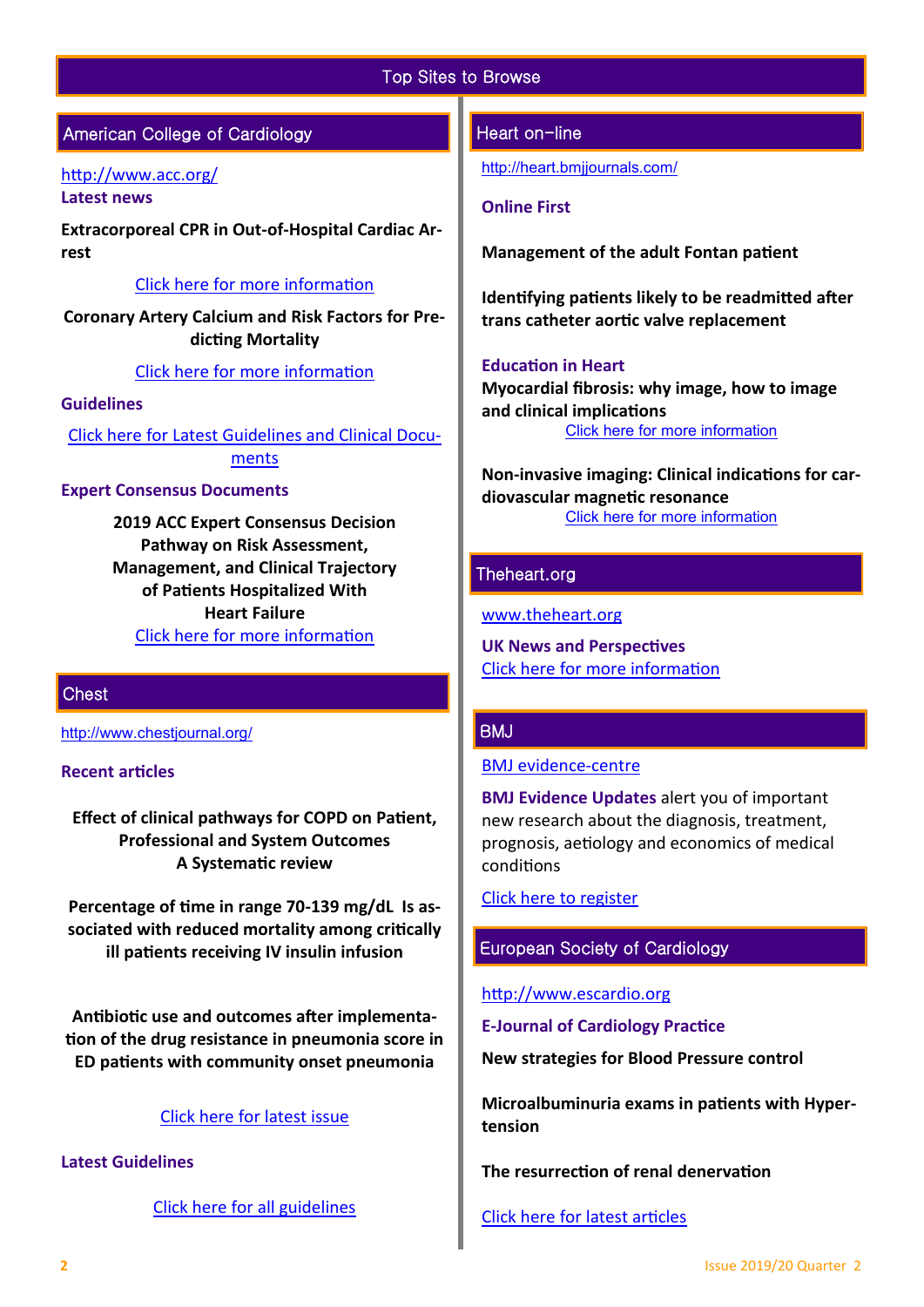## **NICE**

## <http://www.nice.org.uk/>

**The National Institute for Health and Care Excellence (NICE)** provides guidance, advice, quality standards and information services for health, public health and social care.

Also contains resources to help maximise use of evidence and guidance.

**NICE Newsletters, Alerts & Awareness Services** 

[Latest newsletters and alerts](http://www.nice.org.uk/news/nice-newsletters-and-alerts)

## **Savings and productivity collection**

[Click here for a suite of resources that can help you](https://www.nice.org.uk/about/What-we-do/Our-Programmes/Savings-And-Productivity-Collection)  [save money and make productivity gains at work](https://www.nice.org.uk/about/What-we-do/Our-Programmes/Savings-And-Productivity-Collection)

## **Latest guidance**

- **NG142 End of life care for adults: service delivery**
- **NG139 Pneumonia (hospital-acquired): antimicrobial prescribing**
- **NG136 Hypertension in adults: diagnosis and management**

[Click here for guidance](https://www.nice.org.uk/guidance/published?type=apg,csg,cg,mpg,ph,sg,sc)

#### **Latest consultations**

**Consultation** is a key part of NICE's guidance development. NICE consultation processes enable stakeholders and others with an interest in our guidance to comment on guidance development at specific stages and feed back into the decision-making process

[Click here for more information](https://www.nice.org.uk/guidance/inconsultation) 

## **Local practice collection – shared learning**

## **Safe prescribing of high-risk drugs**

[Click here for more information](https://www.nice.org.uk/localPractice/collection) 

#### **NICE Pathways**

**Everything NICE says on a topic in an interactive flowchart** 

[Click here for more information](https://pathways.nice.org.uk/) 

## UpToDate®

**Whats New** the editors select a small number of the most important updates across a variety of clinical specialities.

[Whats new in cardiovascular medicine](http://www.uptodate.com/contents/whats-new-in-cardiovascular-medicine)

[Whats new in drug therapy](http://www.uptodate.com/contents/whats-new-in-drug-therapy)

[What's new in pulmonary, critical care](http://www.uptodate.com/contents/whats-new-in-pulmonary-critical-care-and-sleep-medicine)

[What's new in infectious diseases](http://www.uptodate.com/contents/whats-new-in-infectious-diseases)

[What's new in palliative care](http://www.uptodate.com/contents/whats-new-in-palliative-care)

[What's new in oncology](http://www.uptodate.com/contents/whats-new-in-oncology)

[What's new in hospital medicine](http://www.uptodate.com/contents/whats-new-in-hospital-medicine)

[what's new in endocrinology and diabetes mellitus](http://www.uptodate.com/contents/whats-new-in-endocrinology-and-diabetes-mellitus)

## HQIP –Audit

<http://www.hqip.org.uk/>

**The Healthcare Quality Improvement Partnership (HQIP)** aims to improve health outcomes by enabling those who commission, deliver and receive healthcare to measure and improve our healthcare services.

## **New Report published**

- **NCEPOD Pulmonary Embolism — Know the Score**
- **National Cardiac Audit Programme ( MINAP, BCIS., Congenital , HF, Cardiac surgery)**  [Click here for reports](http://www.hqip.org.uk/resources/?fwp_resource_type=reports#.XC9IK4dXU5i)

**News, events & blogs [Click here for news releases](http://www.hqip.org.uk/news-releases/)** 

## Advisory Board

## [http://www.advisoryboardcompany.com](http://www.advisoryboardcompany.com/)

**The Advisory Board Company** is a global research, consulting, and technology firm helping hospital and health system leaders improve the quality and efficiency of patient care. They provide strategic guidance, actionable insights, and comprehensive implementation and management services.

*(Please speak to Maureen Horrigan, to register)*